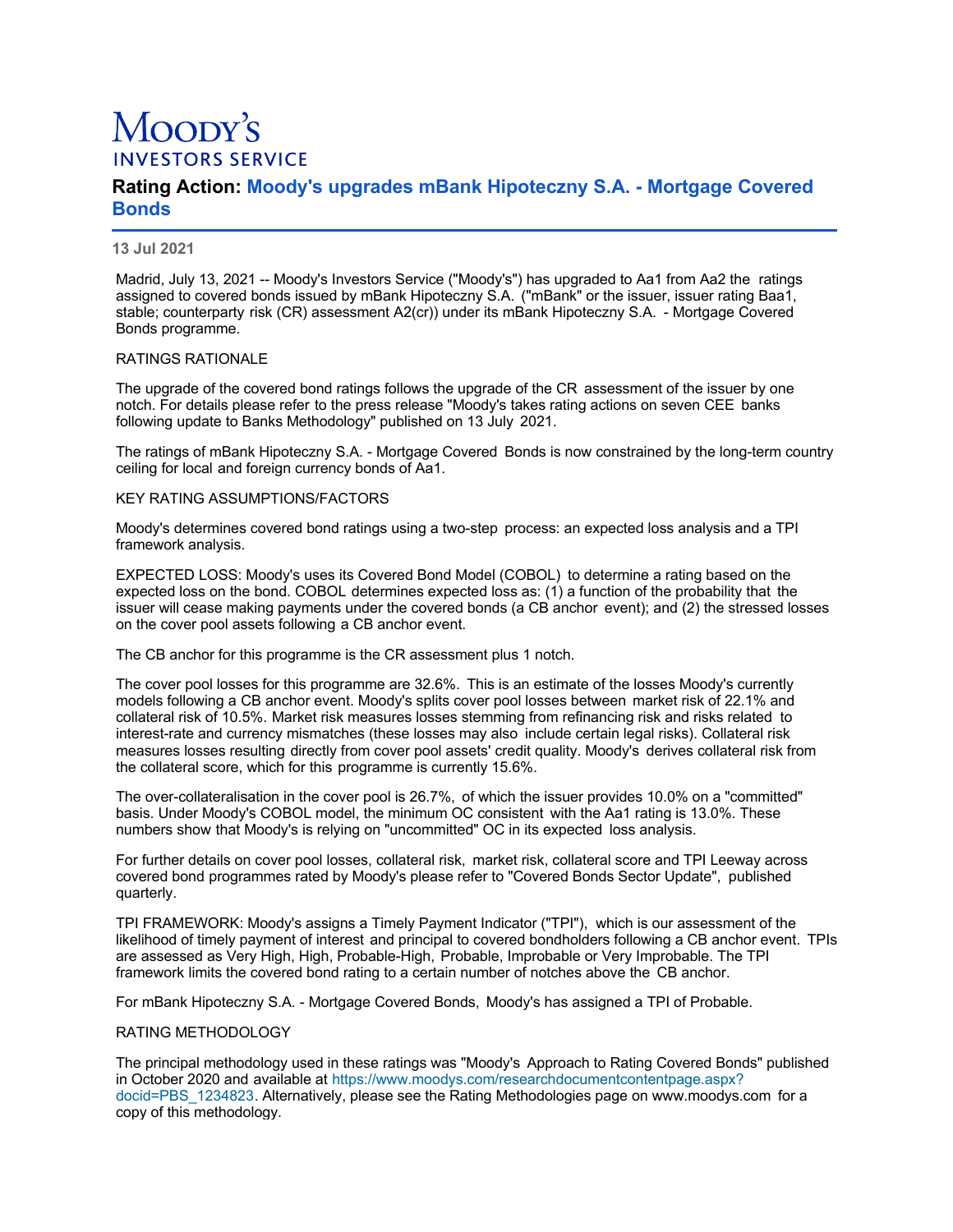Please note that a Request for Comment was published in which Moody's requested market feedback on potential revisions to one or more of the methodologies used in determining these Credit Ratings. If the revised methodologies are implemented as proposed, it is not currently expected that Credit Ratings referenced in this press release will be affected. Request for Comments can be found on the rating methodologies page on www.moodys.com.

Factors that would lead to an upgrade or downgrade of the ratings:

The CB anchor is the main determinant of a covered bond programme's rating robustness. A change in the level of the CB anchor could lead to an upgrade or downgrade of the covered bonds. The TPI Leeway measures the number of notches by which Moody's might lower the CB anchor before the rating agency downgrades the covered bonds because of TPI framework constraints.

Based on the current TPI of Probable, the TPI Leeway for this programme is 3 notches. This implies that Moody´s might downgrade the covered bonds because of a TPI cap if it lowers the CB anchor by 4 notches, all other variables being equal.

A multiple-notch downgrade of the covered bonds might occur in certain circumstances, such as: (1) a country ceiling or sovereign downgrade capping a covered bond rating or negatively affecting the CB Anchor and the TPI; (2) a multiple-notch downgrade of the CB Anchor; or (3) a material reduction of the value of the cover pool.

#### REGULATORY DISCLOSURES

For further specification of Moody's key rating assumptions and sensitivity analysis, see the sections Methodology Assumptions and Sensitivity to Assumptions in the disclosure form. Moody's Rating Symbols and [Definitions can be found at: https://www.moodys.com/researchdocumentcontentpage.aspx?](https://www.moodys.com/researchdocumentcontentpage.aspx?docid=PBC_79004) docid=PBC\_79004.

Moody's did not use any stress scenario simulations in its analysis.

For ratings issued on a program, series, category/class of debt or security this announcement provides certain regulatory disclosures in relation to each rating of a subsequently issued bond or note of the same series, category/class of debt, security or pursuant to a program for which the ratings are derived exclusively from existing ratings in accordance with Moody's rating practices. For ratings issued on a support provider, this announcement provides certain regulatory disclosures in relation to the credit rating action on the support provider and in relation to each particular credit rating action for securities that derive their credit ratings from the support provider's credit rating. For provisional ratings, this announcement provides certain regulatory disclosures in relation to the provisional rating assigned, and in relation to a definitive rating that may be assigned subsequent to the final issuance of the debt, in each case where the transaction structure and terms have not changed prior to the assignment of the definitive rating in a manner that would have affected the rating. For further information please see the ratings tab on the issuer/entity page for the respective issuer on www.moodys.com.

For any affected securities or rated entities receiving direct credit support from the primary entity(ies) of this credit rating action, and whose ratings may change as a result of this credit rating action, the associated regulatory disclosures will be those of the guarantor entity. Exceptions to this approach exist for the following disclosures, if applicable to jurisdiction: Ancillary Services, Disclosure to rated entity, Disclosure from rated entity.

The ratings have been disclosed to the rated entity or its designated agent(s) and issued with no amendment resulting from that disclosure.

These ratings are solicited. Please refer to Moody's Policy for Designating and Assigning Unsolicited Credit Ratings available on its website www.moodys.com.

Regulatory disclosures contained in this press release apply to the credit rating and, if applicable, the related rating outlook or rating review.

Moody's general principles for assessing environmental, social and governance (ESG) risks in our credit analysis can be found at [http://www.moodys.com/researchdocumentcontentpage.aspx?docid=PBC\\_1288435](http://www.moodys.com/researchdocumentcontentpage.aspx?docid=PBC_1288435).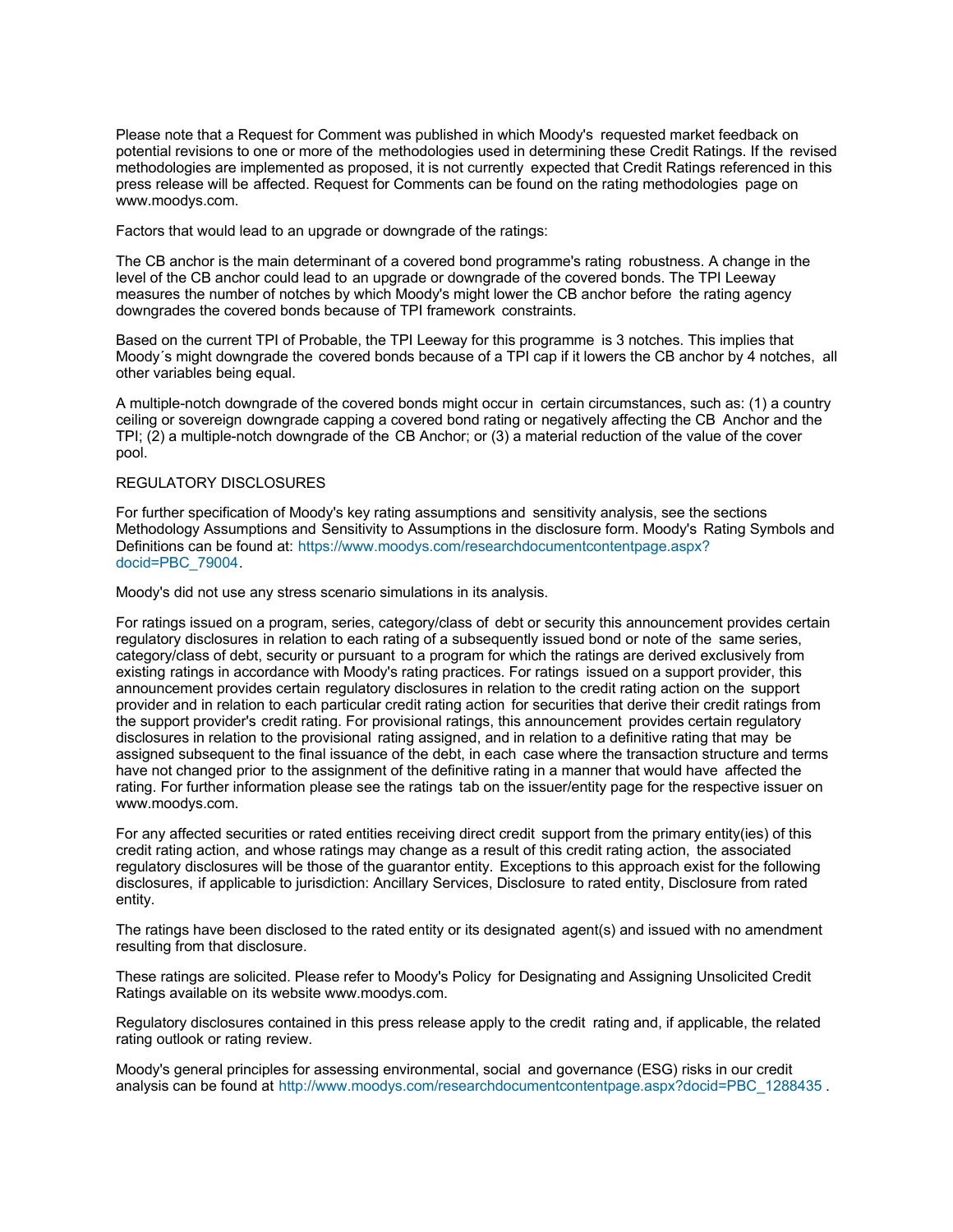The Global Scale Credit Rating on this Credit Rating Announcement was issued by one of Moody's affiliates outside the UK and is endorsed by Moody's Investors Service Limited, One Canada Square, Canary Wharf, London E14 5FA under the law applicable to credit rating agencies in the UK. Further information on the UK endorsement status and on the Moody's office that issued the credit rating is available on www.moodys.com.

Please see www.moodys.com for any updates on changes to the lead rating analyst and to the Moody's legal entity that has issued the rating.

Please see the ratings tab on the issuer/entity page on www.moodys.com for additional regulatory disclosures for each credit rating.

Luis Romaguera Analyst Structured Finance Group Moody's Investors Service Espana, S.A. Calle Principe de Vergara, 131, 6 Planta Madrid 28002 **Spain** JOURNALISTS: 44 20 7772 5456 Client Service: 44 20 7772 5454

Jose de Leon Senior Vice President/Manager Structured Finance Group JOURNALISTS: 44 20 7772 5456 Client Service: 44 20 7772 5454

Releasing Office: Moody's Investors Service Espana, S.A. Calle Principe de Vergara, 131, 6 Planta Madrid 28002 **Spain** JOURNALISTS: 44 20 7772 5456 Client Service: 44 20 7772 5454



© 2021 Moody's Corporation, Moody's Investors Service, Inc., Moody's Analytics, Inc. and/or their licensors and affiliates (collectively, "MOODY'S"). All rights reserved.

**CREDIT RATINGS ISSUED BY MOODY'S CREDIT RATINGS AFFILIATES ARE THEIR CURRENT OPINIONS OF THE RELATIVE FUTURE CREDIT RISK OF ENTITIES, CREDIT COMMITMENTS, OR DEBT OR DEBT-LIKE SECURITIES, AND MATERIALS, PRODUCTS, SERVICES AND INFORMATION PUBLISHED BY MOODY'S (COLLECTIVELY, "PUBLICATIONS") MAY INCLUDE SUCH CURRENT OPINIONS. MOODY'S DEFINES CREDIT RISK AS THE RISK THAT AN ENTITY MAY NOT MEET ITS CONTRACTUAL FINANCIAL OBLIGATIONS AS THEY COME DUE AND ANY ESTIMATED FINANCIAL LOSS IN THE EVENT OF DEFAULT OR IMPAIRMENT. SEE APPLICABLE MOODY'S RATING SYMBOLS AND DEFINITIONS PUBLICATION FOR INFORMATION ON THE TYPES OF CONTRACTUAL FINANCIAL OBLIGATIONS ADDRESSED BY MOODY'S CREDIT RATINGS. CREDIT RATINGS DO NOT ADDRESS ANY OTHER RISK, INCLUDING BUT NOT LIMITED TO: LIQUIDITY RISK, MARKET VALUE RISK, OR PRICE VOLATILITY. CREDIT RATINGS, NON-CREDIT ASSESSMENTS ("ASSESSMENTS"), AND OTHER OPINIONS INCLUDED IN MOODY'S PUBLICATIONS ARE NOT STATEMENTS OF CURRENT OR HISTORICAL FACT. MOODY'S PUBLICATIONS MAY ALSO INCLUDE QUANTITATIVE MODEL-BASED ESTIMATES OF CREDIT RISK AND RELATED OPINIONS OR COMMENTARY PUBLISHED BY MOODY'S ANALYTICS, INC. AND/OR ITS AFFILIATES. MOODY'S CREDIT RATINGS, ASSESSMENTS, OTHER OPINIONS AND PUBLICATIONS DO NOT CONSTITUTE OR PROVIDE INVESTMENT OR FINANCIAL ADVICE, AND MOODY'S CREDIT RATINGS, ASSESSMENTS, OTHER OPINIONS AND PUBLICATIONS ARE NOT AND DO NOT PROVIDE RECOMMENDATIONS TO PURCHASE, SELL,**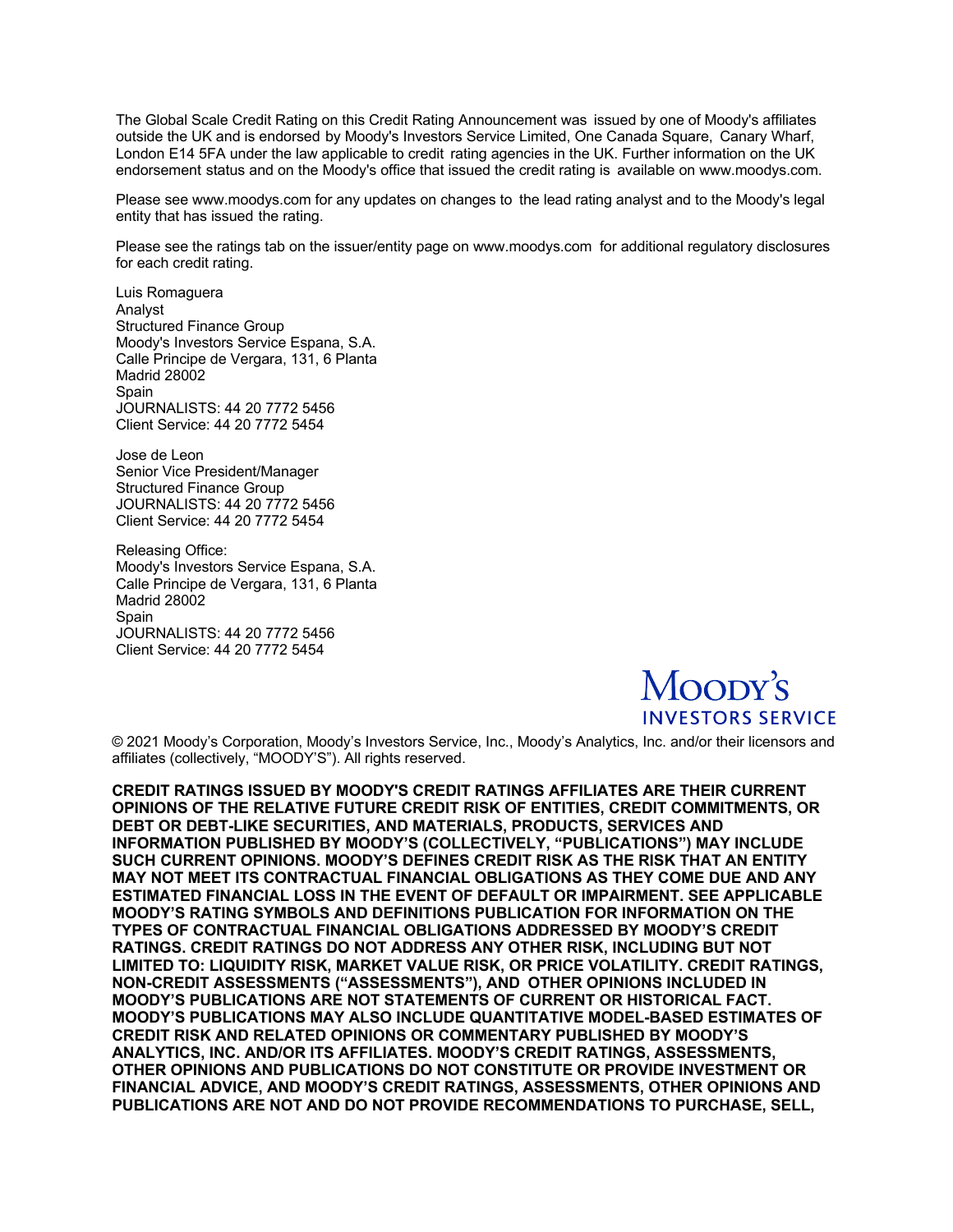**OR HOLD PARTICULAR SECURITIES. MOODY'S CREDIT RATINGS, ASSESSMENTS, OTHER OPINIONS AND PUBLICATIONS DO NOT COMMENT ON THE SUITABILITY OF AN INVESTMENT FOR ANY PARTICULAR INVESTOR. MOODY'S ISSUES ITS CREDIT RATINGS, ASSESSMENTS AND OTHER OPINIONS AND PUBLISHES ITS PUBLICATIONS WITH THE EXPECTATION AND UNDERSTANDING THAT EACH INVESTOR WILL, WITH DUE CARE, MAKE ITS OWN STUDY AND EVALUATION OF EACH SECURITY THAT IS UNDER CONSIDERATION FOR PURCHASE, HOLDING, OR SALE.** 

MOODY'S CREDIT RATINGS, ASSESSMENTS, OTHER OPINIONS, AND PUBLICATIONS ARE NOT INTENDED FOR USE BY RETAIL INVESTORS AND IT WOULD BE RECKLESS AND INAPPROPRIATE FOR RETAIL INVESTORS TO USE MOODY'S CREDIT RATINGS, ASSESSMENTS, OTHER OPINIONS OR PUBLICATIONS WHEN MAKING AN INVESTMENT DECISION. IF IN DOUBT YOU SHOULD CONTACT YOUR FINANCIAL OR OTHER PROFESSIONAL ADVISER.

ALL INFORMATION CONTAINED HEREIN IS PROTECTED BY LAW, INCLUDING BUT NOT LIMITED TO, COPYRIGHT LAW, AND NONE OF SUCH INFORMATION MAY BE COPIED OR OTHERWISE REPRODUCED, REPACKAGED, FURTHER TRANSMITTED, TRANSFERRED, DISSEMINATED, REDISTRIBUTED OR RESOLD, OR STORED FOR SUBSEQUENT USE FOR ANY SUCH PURPOSE, IN WHOLE OR IN PART, IN ANY FORM OR MANNER OR BY ANY MEANS WHATSOEVER, BY ANY PERSON WITHOUT MOODY'S PRIOR WRITTEN CONSENT.

MOODY'S CREDIT RATINGS, ASSESSMENTS, OTHER OPINIONS AND PUBLICATIONS ARE NOT INTENDED FOR USE BY ANY PERSON AS A BENCHMARK AS THAT TERM IS DEFINED FOR REGULATORY PURPOSES AND MUST NOT BE USED IN ANY WAY THAT COULD RESULT IN THEM BEING CONSIDERED A BENCHMARK.

All information contained herein is obtained by MOODY'S from sources believed by it to be accurate and reliable. Because of the possibility of human or mechanical error as well as other factors, however, all information contained herein is provided "AS IS" without warranty of any kind. MOODY'S adopts all necessary measures so that the information it uses in assigning a credit rating is of sufficient quality and from sources MOODY'S considers to be reliable including, when appropriate, independent third-party sources. However, MOODY'S is not an auditor and cannot in every instance independently verify or validate information received in the rating process or in preparing its Publications.

To the extent permitted by law, MOODY'S and its directors, officers, employees, agents, representatives, licensors and suppliers disclaim liability to any person or entity for any indirect, special, consequential, or incidental losses or damages whatsoever arising from or in connection with the information contained herein or the use of or inability to use any such information, even if MOODY'S or any of its directors, officers, employees, agents, representatives, licensors or suppliers is advised in advance of the possibility of such losses or damages, including but not limited to: (a) any loss of present or prospective profits or (b) any loss or damage arising where the relevant financial instrument is not the subject of a particular credit rating assigned by MOODY'S.

To the extent permitted by law, MOODY'S and its directors, officers, employees, agents, representatives, licensors and suppliers disclaim liability for any direct or compensatory losses or damages caused to any person or entity, including but not limited to by any negligence (but excluding fraud, willful misconduct or any other type of liability that, for the avoidance of doubt, by law cannot be excluded) on the part of, or any contingency within or beyond the control of, MOODY'S or any of its directors, officers, employees, agents, representatives, licensors or suppliers, arising from or in connection with the information contained herein or the use of or inability to use any such information.

NO WARRANTY, EXPRESS OR IMPLIED, AS TO THE ACCURACY, TIMELINESS, COMPLETENESS, MERCHANTABILITY OR FITNESS FOR ANY PARTICULAR PURPOSE OF ANY CREDIT RATING, ASSESSMENT, OTHER OPINION OR INFORMATION IS GIVEN OR MADE BY MOODY'S IN ANY FORM OR MANNER WHATSOEVER.

Moody's Investors Service, Inc., a wholly-owned credit rating agency subsidiary of Moody's Corporation ("MCO"), hereby discloses that most issuers of debt securities (including corporate and municipal bonds, debentures, notes and commercial paper) and preferred stock rated by Moody's Investors Service, Inc. have, prior to assignment of any credit rating, agreed to pay to Moody's Investors Service, Inc. for credit ratings